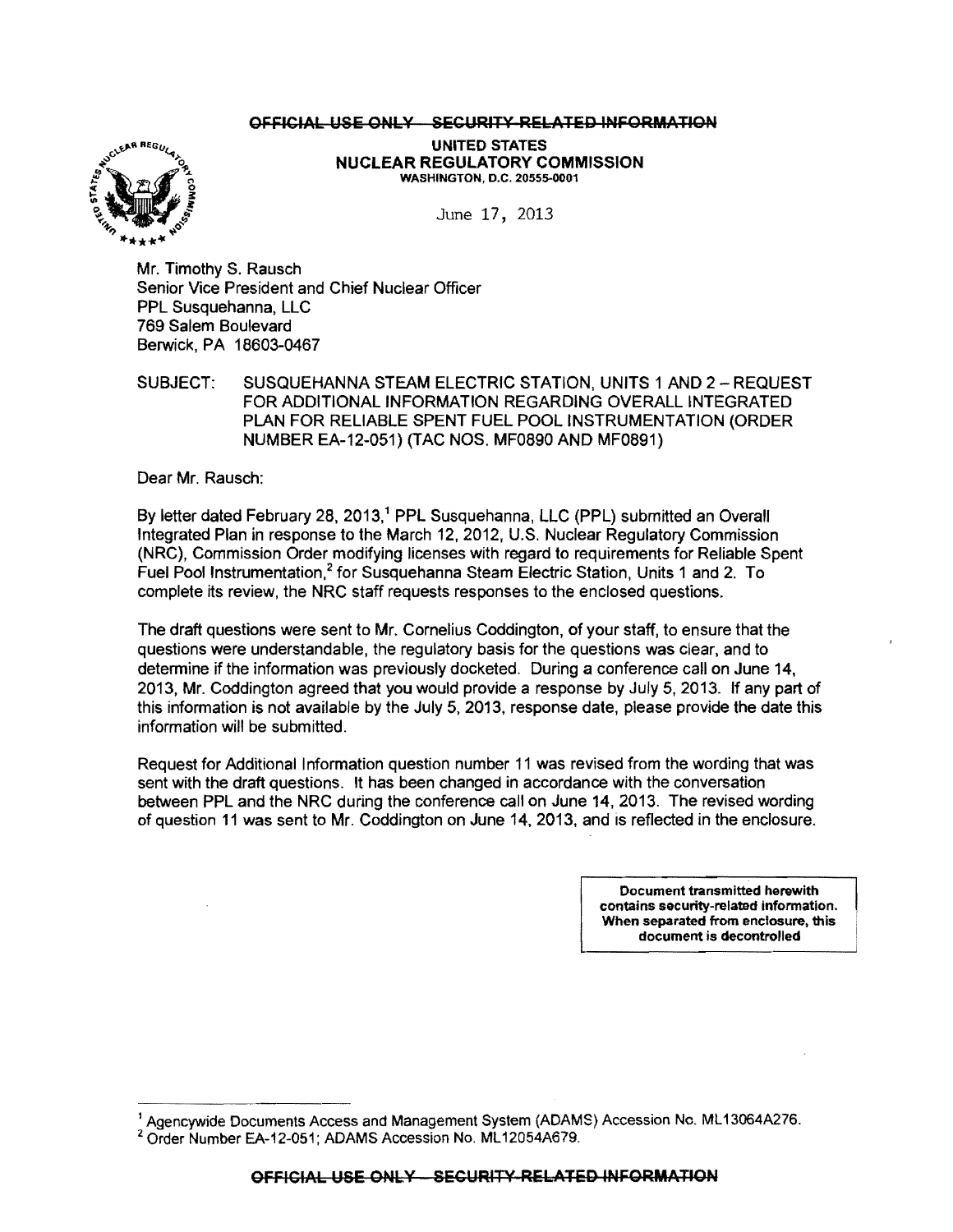## OFFICIAL USE ONLY SECURITY RElATED INFORMATION

T. Rausch -2-

If you have any questions regarding this matter, please contact me at 301-415-4090.

Sincerely,

Sellen A White

Jeffrey A. Whited. Project Manager Plant Licensing Branch 1-2 Division of Operating Reactor licensing Office of Nuclear Reactor Regulation

Docket Nos. 50-387 and 50-388

Enclosure: Request for Additional Information

cc w/out encl: Distribution via Listserv